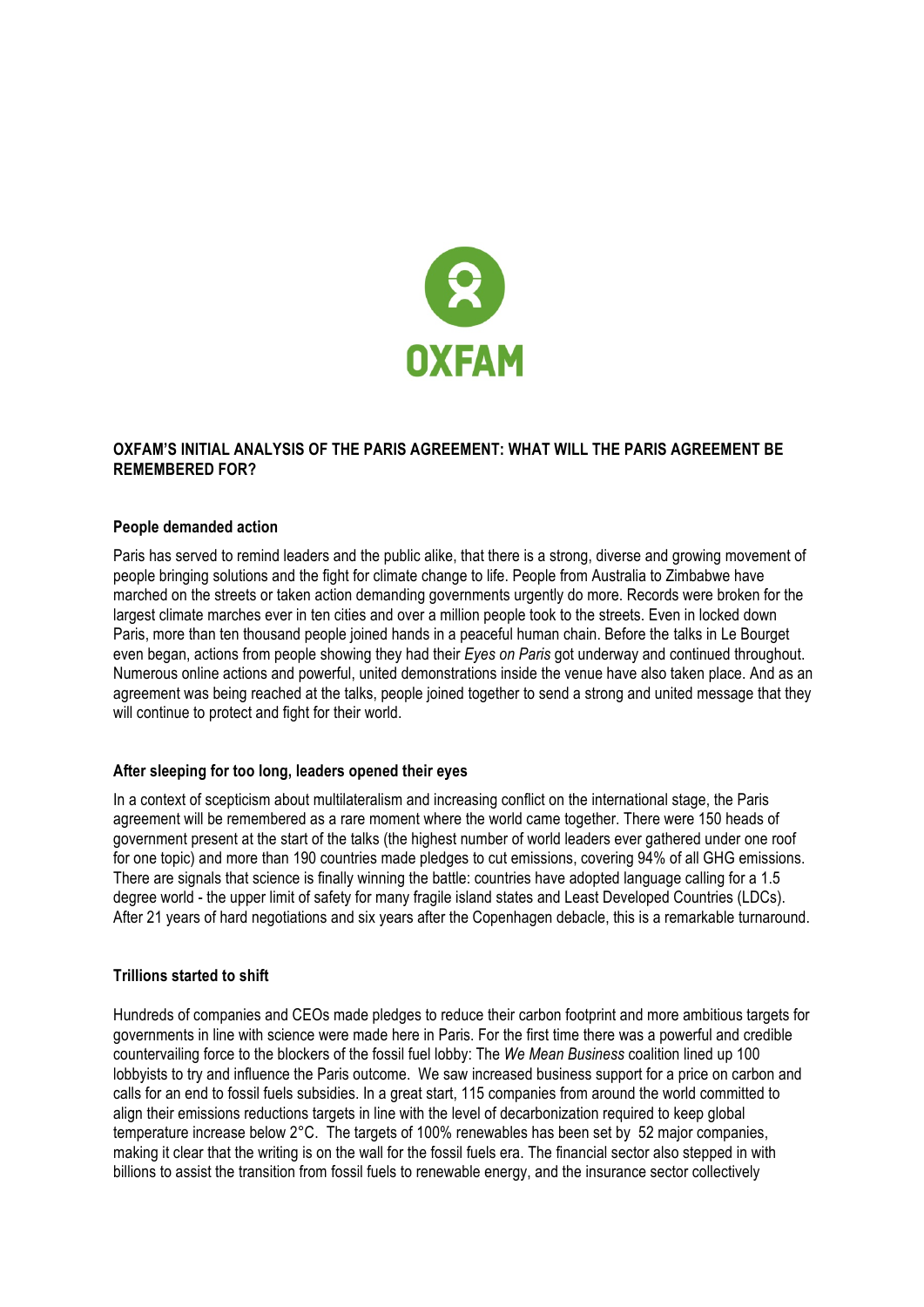pledged \$109 billion to tackle climate impacts. In addition, the Breakthrough Energy Coalition, which includes Bill Gates, together with 26 private investors and the University of California, launched a \$2 billion coalition to invest in clean energy.

For Oxfam's Behind the Brand campaign, which targets food companies to step up in combatting climate change, a remarkable announcement came from Kellogg which committed to reduce its carbon footprint 65% by 2050 across its own operations and reduce emissions 50% by 2050 in its supply chain. M&S and Unilever pledged to prioritise sourcing from those countries and jurisdictions with comprehensive policies designed to deliver sustainable forest management, helping to put pressure on governments to get set up the necessary policy frameworks.

## **Tectonic shift in world politics**

The countries that have made the most ambitious commitments in preparation for the climate talks in Paris have been those of the developing world. Despite only recently coming to the fore as big emitters, countries like India and China committed to an unprecedented scale in ambition, especially given their level of socio-economic development. If they stay the course, their development paths will start to look very different to that of the current rich powers.

With the shift in ambition by India and China, the geopolitics of global leadership has started to move from under the feet of richer countries. During the summit, Africa signed a deal for \$60bn over three years from China, which will be used to fund infrastructure, healthcare, education and resilience, as well as a debt relief package for Africa's least developed countries. This overshadows climate finance sums tabled in Paris. India announced a multi-country global Solar Alliance, while the Asian Infrastructure Development Bank recently opened its doors. In comparison, the EU's move to revive its old alliance with African Caribbean and Pacific (ACP) countries, joined by traditional laggards like Australia, Canada, Japan and the US, looked like a last-minute tactical move between countries with fundamentally different interests, aimed at isolating some key emerging economies. It remains to be seen whether this so-called "high ambition" coalition will be true to its name, and drives ambition after Paris by leading in revisiting the current pledges of financial commitments and emissions cuts on the table [1].

## **A mixed-bag agreement**

Despite the joint push from civil society, vulnerable countries and more progressive parts of the private sector, powerful governments failed to put our common interest above that of narrowly defined and short-term interests. While the destination has become clear, the lack of a pathway to stay below 1.5 degrees remains uncertain and dangerous as a result.

| <b>AREA</b>                 | What's in the Paris package?                                                                                                                                                                                                                                                                                                                                                                                                                                                                                                                                                                                                                                                                                                                                                                                                                                                                                                                                                                                                                                      | Score (1 to 10) |
|-----------------------------|-------------------------------------------------------------------------------------------------------------------------------------------------------------------------------------------------------------------------------------------------------------------------------------------------------------------------------------------------------------------------------------------------------------------------------------------------------------------------------------------------------------------------------------------------------------------------------------------------------------------------------------------------------------------------------------------------------------------------------------------------------------------------------------------------------------------------------------------------------------------------------------------------------------------------------------------------------------------------------------------------------------------------------------------------------------------|-----------------|
| <b>Finance post</b><br>2020 | Developed countries agreed to extend the 100bn goal through to 2025,<br>after which a new goal will be set for post-2025 finance mobilization, with<br>100bn as a floor. It remains unclear if this will be a vague goal that no one<br>can be held accountable to or if it strengthens provisions specifically<br>related to financial support from public sources.<br>The Agreement does not strengthen commitment by developed countries<br>but repeats their obligation to provide financial resources in continuation of<br>existing UNFCCC obligations. It encourages others to contribute on a<br>voluntary basis (all countries would set a joint target for post-2025 finance<br>mobilization with 100bn as a floor).<br>Mobilization of climate finance should represent a "progression" beyond<br>previous efforts, but no baseline is given to establish measure progress<br>made.<br>The text referring to the <i>mobilization</i> rather than the <i>provision</i> of funds,<br>risking an overreliance on private investments for climate finance. | 4/10            |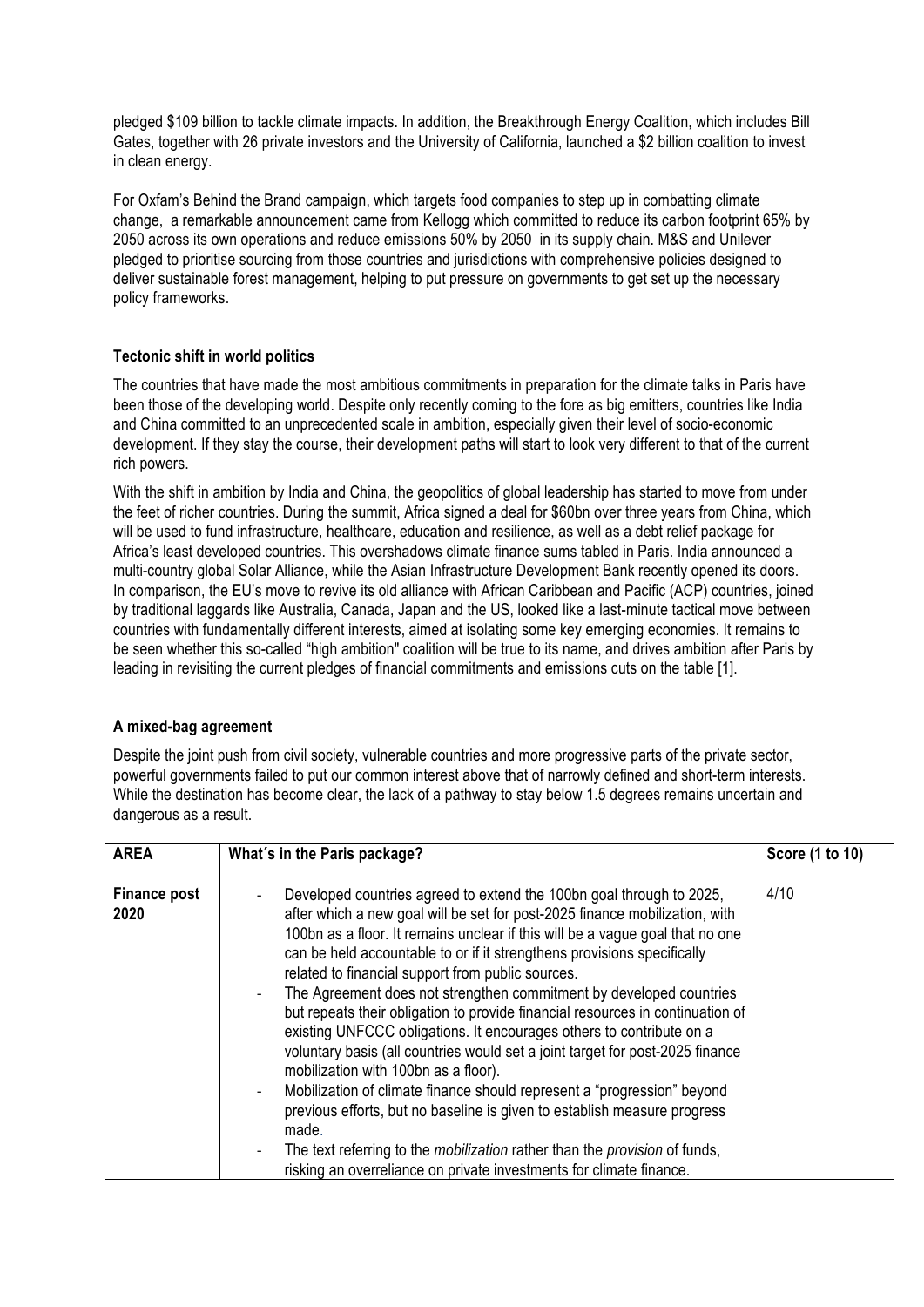|                                        | Unlike with mitigation, periodic collective goals for finance are currently not<br>part of the Paris package (bar the new post 2025 goal to be set).<br>The need for shifting the trillions and mobilize investments to trigger the<br>transition toward low-carbon and climate-resilient development has been<br>acknowledged as a purpose of the Agreement.<br>There is no work programme on innovative sources of public finance as<br>was in earlier drafts, meaning Paris has set no provisions to stop relying on<br>Overseas Development Aid for public climate finance.<br>The global stocktake will also look at the adequacy of support.                                                                                                                                                                                                                                                                                                                                                                                                                                                                                                                                                                                                                                                                                                                                                                                                                                                           |      |
|----------------------------------------|--------------------------------------------------------------------------------------------------------------------------------------------------------------------------------------------------------------------------------------------------------------------------------------------------------------------------------------------------------------------------------------------------------------------------------------------------------------------------------------------------------------------------------------------------------------------------------------------------------------------------------------------------------------------------------------------------------------------------------------------------------------------------------------------------------------------------------------------------------------------------------------------------------------------------------------------------------------------------------------------------------------------------------------------------------------------------------------------------------------------------------------------------------------------------------------------------------------------------------------------------------------------------------------------------------------------------------------------------------------------------------------------------------------------------------------------------------------------------------------------------------------|------|
| <b>Adaptation</b><br>finance           | The text refers to a "balance" between adaptation and mitigation, but is<br>already an agreed concept, and experience has proved is not a strong<br>enough provision to ensure adaptation needs will be addressed.<br>Importantly, the COP decisions captures language about achieving \$100bn<br>while significantly increasing adaptation finance from current levels and a<br>mention to the need for public grant-based resources for adaptation (for<br>LDCs and SIDs) The Paris agreement may keep Adaptation fund to serve<br>agreement<br>Adaptation committee and SCF would jointly look at support for adaptation<br>Some countries (Germany, US) have made bilateral announcements about<br>increases in their adaptation finance provision. We assess this to mean 5-<br>8bn in grants for adaptation per year by 2020 (includes the latest<br>announcement from US).<br>There were some more adaptation related pledges. Donor countries<br>announced 250m\$ for the Least Developed Countries Fund. Germany<br>(150m€), US (30m€) and others pledged for the Climate Risk Insurance<br>Initiative. Several countries (Germany, Italy, Luxembourg, Sweden and the<br>Walloon region of Belgium) pledged a total 77m€ to the Adaptation Fund<br>(Germany's 50m€ was the largest pledge).<br>Paris has not established an adaptation climate finance target for either pre<br>or post 2020 (either quantitative or qualitatively). Such targets will need to<br>be discussed at COP22 in Morocco. | 3/10 |
| <b>Finance pre</b><br>2020             | Some pledges were made on road to Paris and at the start of the COP<br>bringing us nearer to the \$100bn (Germany, France, UK, Canada, The<br>Netherlands, Spain, Japan, US, EU institutions, MDBs)<br>Despite a weak formulation, the Paris decision introduces some accounting<br>criteria to enhance the reporting of climate finance.                                                                                                                                                                                                                                                                                                                                                                                                                                                                                                                                                                                                                                                                                                                                                                                                                                                                                                                                                                                                                                                                                                                                                                    | 5/10 |
| <b>Ambition</b><br>mechanism<br>(INDC) | Current INDCs end in 2025 or 2030 and add up to 3 degrees (well above<br>the 2C/1,5C target pursued in the Paris Agreement)<br>Crucially, the mechanisms for increasing the ambition is very weak: a<br>'facilitative dialogue' in 2018 to 'take stock'; and a 'stocktake' in 2023 (and<br>every five years thereafter) to 'inform' governments 'updating and<br>enhancing' their efforts.<br>- In 2020 governments who do not have 2030 targets are urged to put<br>them forward, and those who have them are requested to confirm or<br>update them (there is no request to update 2025 targets, and updating<br>does not necessarily mean strengthening).<br>An explicit commitment to increase overall effort is missing, and the lack of<br>any meaningful trigger to raise ambition in the 2020-25 as well as in the<br>2020-2030 period is of particular concern.<br>- Beyond the current round of INDCs, there's a welcome commitment to 5<br>year cycles of target setting with each target representing a progression on                                                                                                                                                                                                                                                                                                                                                                                                                                                                           | 5/10 |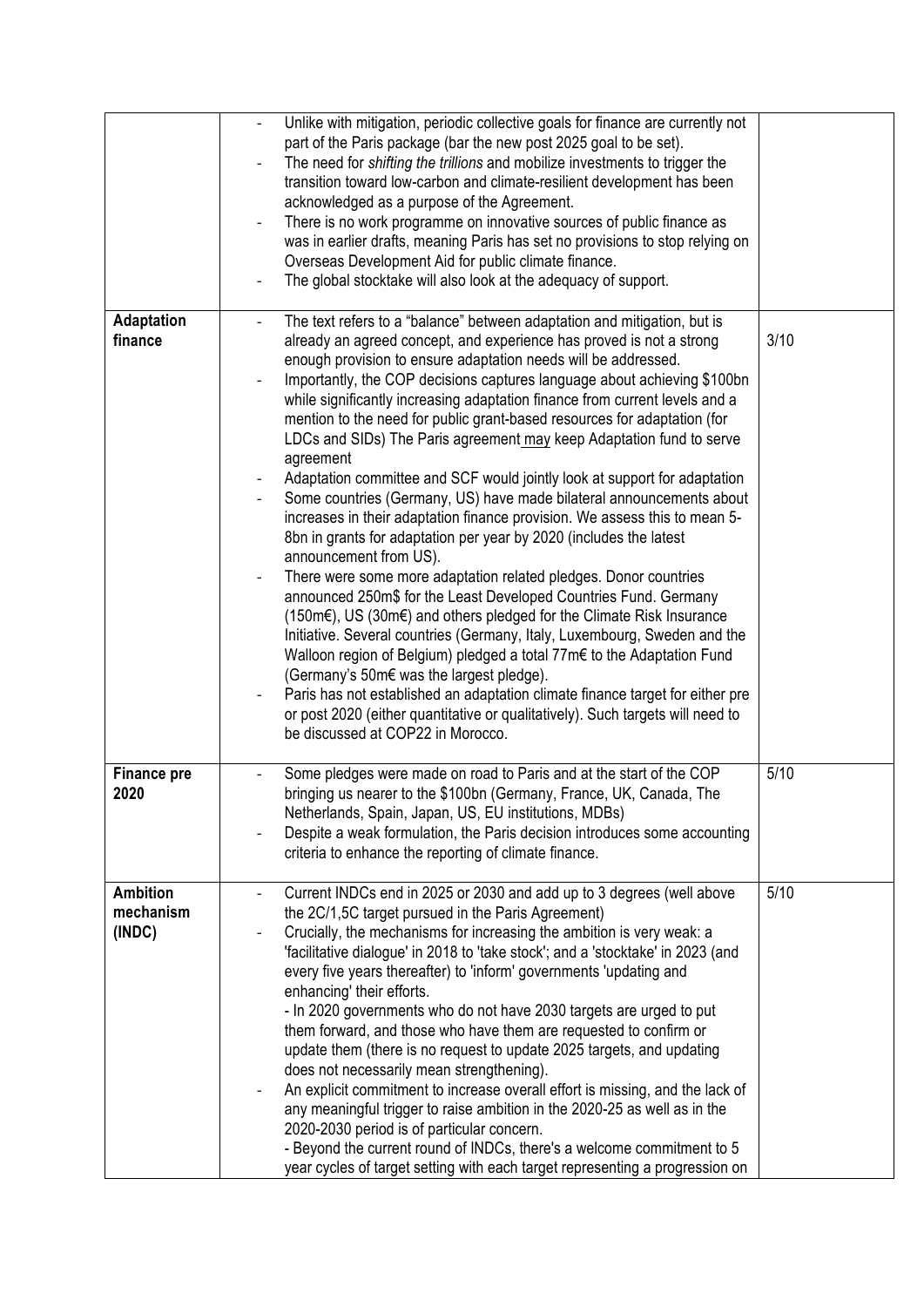|                                        | the last one.                                                                                                                                                                                                                                                                                                                                                                                                                                                                                                                                                                                                                                                                                                                                                                                                                                                                                                                                                                                                                                                                                                   |      |
|----------------------------------------|-----------------------------------------------------------------------------------------------------------------------------------------------------------------------------------------------------------------------------------------------------------------------------------------------------------------------------------------------------------------------------------------------------------------------------------------------------------------------------------------------------------------------------------------------------------------------------------------------------------------------------------------------------------------------------------------------------------------------------------------------------------------------------------------------------------------------------------------------------------------------------------------------------------------------------------------------------------------------------------------------------------------------------------------------------------------------------------------------------------------|------|
| <b>Long Term</b><br>Goal (LTG)         | Commitment to well below 2 degrees temperature goal, and to pursue<br>efforts to limit increase to 1.5 degrees.<br>Acknowledgement of 1.5 is a hard fought victory, but the rest of the deal<br>$\overline{\phantom{a}}$<br>provides little confidence it will be achieved.<br>Long term goal of net zero greenhouse gas emissions during the second<br>half of this century. The inclusion of this timeframe is encouraging, but the<br>reference to a "balance" between emissions and removals/sinks of<br>greenhouse gases raises concerns about the potential implications for land<br>use and food security.<br>The formulation of the long term goal recognizes developing countries will<br>peak their emissions later and explicitly acknowledges the need for a<br>"basis of equity".                                                                                                                                                                                                                                                                                                                  | 5/10 |
| Loss and<br>Damage (L&D)               | The text contains the basic ingredients we sought for the Paris agreement to<br>address L&D:<br>A stand-alone element in the agreement (art.8)<br>A process to enhance action and support to address loss and damage<br>(including slow onset events and non-economic losses)<br>Despite its rather weak formulation, a reference to the need to address<br>"displacement related to climate change" has been captured and could<br>provide a basis for further work and potentially a "coordination facility" in<br>future COP decisions.<br>The Warsaw International Mechanism on L&D will be enhanced and<br>strengthened and will remain the institutional arrangement for L&D,<br>foreseeably under the authority of the COP, thus assuring its permanence.<br>The legal implications of the clause in the Paris COP decision on the<br>exclusion of liability or compensation in connection to L&D remain a<br>concern and need to be further explored. It is important to note that the<br>exclusion clause only refers to what the Article provides for, not a general<br>exclusion on L&D liabilities. | 5/10 |
| Human rights<br>and gender<br>equality | The preamble of the Agreement includes a reference to human rights gender<br>equality and just transition but references in the operative agreement were<br>removed.                                                                                                                                                                                                                                                                                                                                                                                                                                                                                                                                                                                                                                                                                                                                                                                                                                                                                                                                            | 4/10 |

# **A world still oblivious to the costs of maladaptation…**

On adaptation, the blind spot continues. While donor announcements for climate finance were made this year, the base from which this started was so low that the new commitments remain a drop in the ocean. In Paris, adaptation was still treated as an issue for the poorest or most vulnerable. Rich countries saw it as a bargaining chip to secure the buy-in of poorer countries, not an essential part of a robust global response to climate change. According to our estimates, only \$5bn to \$8bn in grants will flow towards adaptation every year. Total adaptation finance only amounts to \$3 a year for each poor farmer in the developing world [2]. This disappointing outcome clearly demonstrates that most governments (unlike a growing number of cities) have yet to grasp the enormity of the risks they face from a failure to adequately prepare and adapt.

Only 1°C of warming is already leaving major destruction in its wake. Three in four disasters are now climate related and since the first Climate Change Conference (COP1) in 1995, 606,000 lives have been lost and 4.1 billion people have been injured, left homeless or in need of emergency assistance as a result of weather related disasters [3]. The overwhelming majority of lives lost have been in developing countries. The capacity of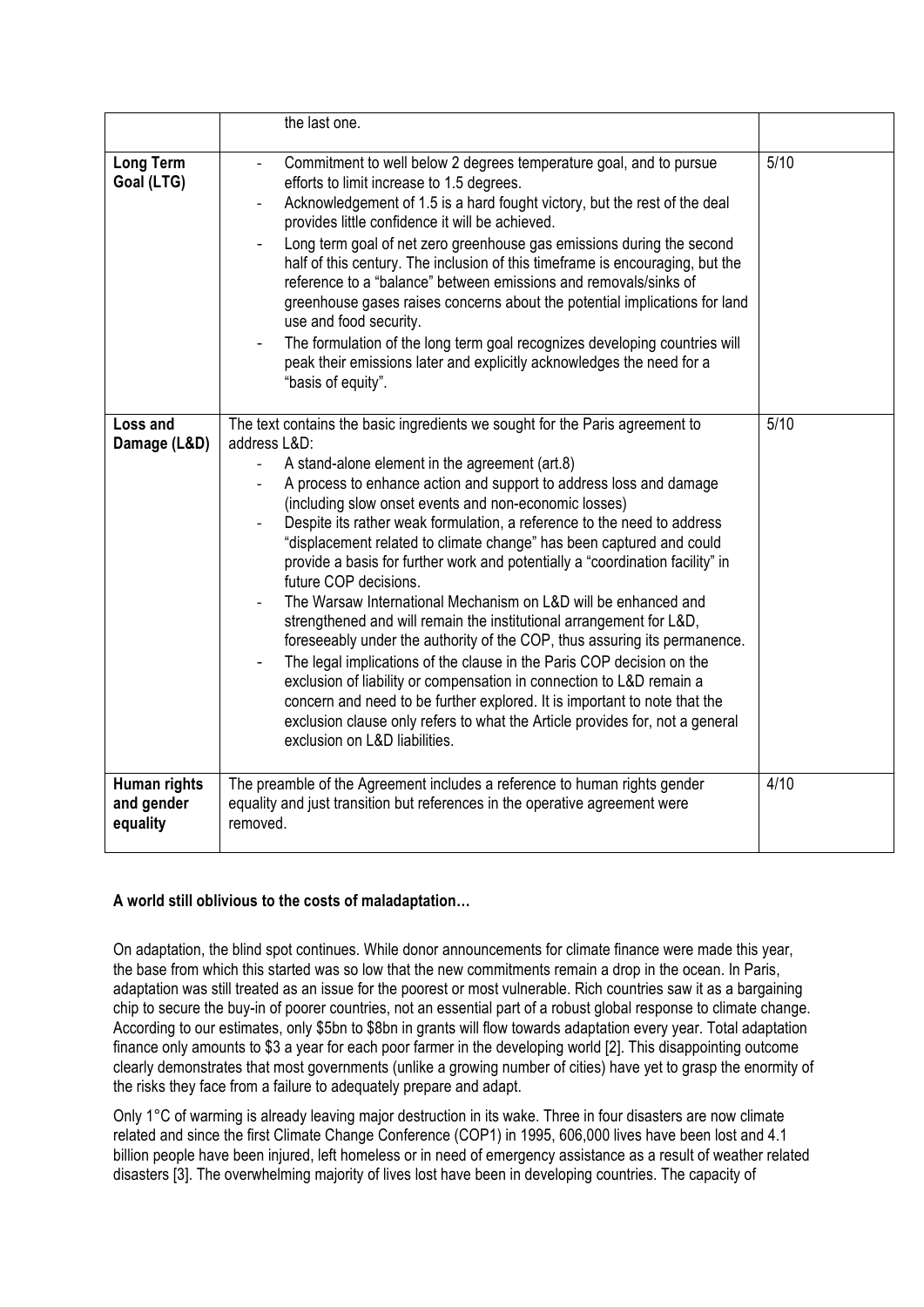countries to deal with rising disasters has been severely stretched for years and the international humanitarian system can simply not cope any longer with the rapidly growing needs. The UNHCR also estimates that 20 million are displaced every year due to natural disasters, a figure that is set to rise because of climate change [4]. According to the IPCC, population growth and land scarcity has encouraged the migration of more than 10 million Bangladesh natives to neighboring Indian states during the past 2 decades. This migration has been exacerbated by a series of floods and droughts affecting the livelihoods of landless and poor farmers in this region. Land loss in coastal areas resulting from inundation from sea-level rise as a result of climate change is likely to lead to increased displacement of resident populations. Many south Asian countries increasingly expect the number of internally displaced persons to rise in future [5].

Even if governments came back to the negotiating table in the next five years to increase their emission cuts, developing countries would still face adaptation costs of at least \$520 billion per year by 2050. Overall economic damage to developing country economies under a 2°C scenario is set to reach \$1.1 trillion a year [6]. The challenge of building low-carbon, resilient infrastructures, much of which is non-commercially viable, is enormous: According to Lord Stern, around US\$90 trillion of global investments will be needed, particularly in cities and energy systems, over the next 15 years [7]. Agricultural losses alone from extreme weather events driven by climate change already cause developing countries a minimum \$8 bn a year for the past 10 years. This is set to increase rapidly. With the vast majority of weather-related losses in developing countries uninsured – less than 10% according to Swiss Re [8], the scale of the challenge is enormous, especially in a context where liability and compensation are not on the table in the Loss and Damage section of the new agreement.

This burden would cripple governments' budgets. African countries are already spending \$5 billion a year and additional expenditure will further endanger the realisation of other SDGs, such as access to health and education. As the representative of South Sudan put it: "We can't use the money allocated for education and health to pay for climate action bills, we are only young countries. We are here to save planet earth and human rights – short term economic gains are good but human life is more important." Maladapted countries and cities are also likely see huge downward pressure on their sovereign debt ratings, their debt spiral and their growth rates stall, with serious knock-on effects on their decarbonisation path. According to Standard and Poor's research, climate change-related natural hazards will harm sovereign ratings of the most vulnerable countries by one-fifth of a notch on average. While the risk to advanced economies is negligible, emerging and developing countries, particularly in the Caribbean and Southeast Asia will be hardest hit. Thailand could see a fall in the ratings by as much as two notches. According to the same study, climate change would increase government debt by between slightly more than 4 percent of gross domestic product (GDP) in Vietnam and 42 percent of GDP in Bahamas, compared to a no-climate-change scenario [9]. Slower growth, with multiple economic shocks and higher budget deficits, would severely hurt prospects to reduce inequality and eradicate poverty, and could increase risk of instability in those countries already made vulnerable by poor governance and regional conflict.

The mitigation bias of countries is mirrored in the private sector. Most of those present at COP21 - with the exception of the insurance and water sector - concentrated on mitigation. However, it is becoming increasingly clear that companies that do not adapt and whose supply chains are not resilient will go bust: stranded assets will not only be in the fossil fuel sector, but also in other industries. The energy sector are at risk through a direct impact on production, distribution facilities and market , while the vulnerability of supply chains and their markets puts the consumer products sector at risk.

Hurricane Katrina in 2005 and the Tohoku earthquake and tsunami in 2011 constitute the two biggest natural catastrophes of the past 10 years. According to Standard and Poor's, they are also responsible for triggering almost 50% of rating actions in which natural catastrophes were a factor. Katrina, in particular, was behind almost all of the company cases that ended in default. The effects of Katrina were wide-ranging, from large direct losses to major supply chain disruptions and price increases across a wide variety of industries [10].

### **…and willing to enshrine inequality**

Governments in Paris were unable to decide how to fairly share what remains of our carbon budget if we want to limit global warming at 1.5 degrees. The "Yalta" of climate talks, which would have seen a quid pro quo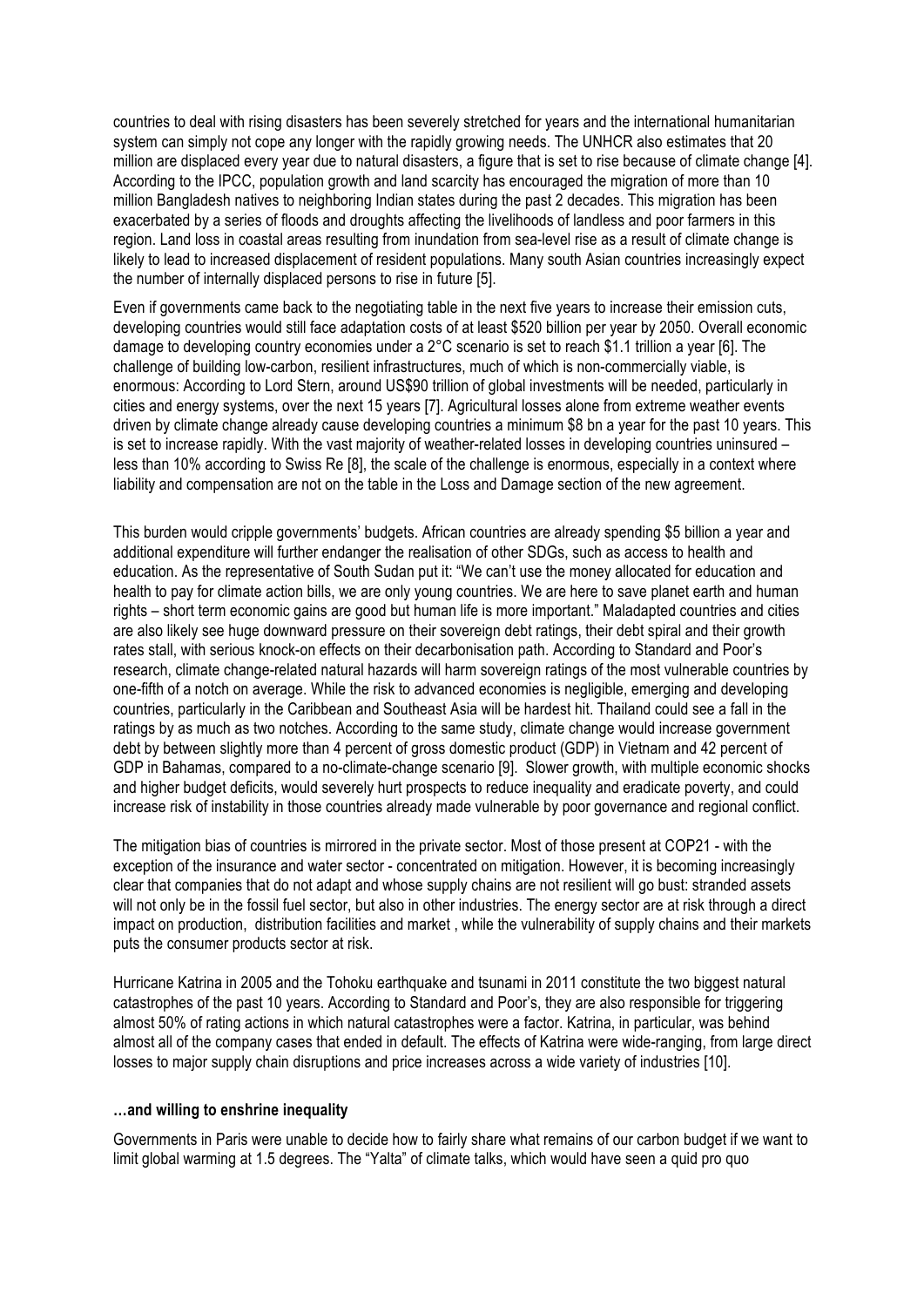agreement between those countries who have the biggest mitigation potential –the developing world—and those who own the technology and have the financial capacity to make it happen, was beyond reach.

Rich countries failed to do their fair share of mitigation and financial efforts, instead of making bold steps towards creating new sources of finance (such as setting aside revenues from carbon markets, setting up financial transaction taxes and redirecting fossil fuel subsidies). This could fund the great transition that is needed in the global south. Instead, they spent most of their political capital on trying to shift the burden both on finance and mitigation to emerging countries. For their part, emerging countries feared being cast into footing the bill. While countries like China, India, Brazil and South Africa talked the talk on solidarity with poorer developing countries, their reluctance to budge on making finance contributions alongside developed countries helped take the pressure off the need to set new collective financing goals.

The lack of a solution for closing the gigatonne gap will be crushing for the world's poorest and most vulnerable countries, but poorer countries failed to defend their national interests, fearing their grass would be trampled if they stood up to the big emitters.

While negotiations scratched at the surface of this profound inter-country inequality, they certainly could not bear the thought of how profound inequality of emissions is at the individual level. The average footprint of someone in the richest 1% could be 175 times that of someone in the poorest 10% [11]. Inventing life styles that are compatible with planetary boundaries, while ensuring the realisation of all basic rights, will require a profound transformation of society.

Gender equity was a further victim in the Paris race to get a deal done. According to Mary Robinson, former President of Ireland and a former UN High Commissioner for Human Rights, 'if we had more women's leadership, we would not have been where we are now [12]. This certainly rings true, given only 11 out of 145 world leaders opening the COP were women. Only around 30% of Heads of Delegations of Parties and only a small percent of constituted bodies of the Convention are female [13], despite a decision taken in COP18 to achieve gender balance within the bodies of the Convention. Although the impacts of climate change are recognized to be unequally impacting on women, the Paris agreement does little to address the fact that women have greater needs for climate finance, renewable energy and adaptation capacity.

## **What next –in 2016 and beyond**

With all its shortcomings, the Paris agreement gives us some of the tools to help bounce off the great transition that is underway, and ensure it happens faster, and fairer. But governments, the private sector and citizens have no laurels to rest on: There is no time to waste. Rhetoric and legal language must be translated into action.

## **Beef up public climate finance for adaptation, in quantity and quality, and not just from aid, and fix the world humanitarian system**

Preparing for climate impacts now has to be part of each finance minister's agenda--both in the North and the South, domestically and internationally. They must put their economy and budget to a stringent climate resilience test and stop wasting billions of dollars in fossil fuel subsidies. Major donor countries must ensure that the share of international public climate finance flowing to adaptation -currently 16%- increases at a par with needs. So far, public climate finance has been almost exclusively sourced from overstretched aid budgets. Governments urgently need to mobilise additional sources of finance, such as from Financial Transaction Taxes. New initiatives such as the global Carbon Pricing Panel could help foster best standards for carbon taxes and markets, by ensuring that a portion of such mechanisms would go directly to UN climate funds. With the establishment of a new carbon market imminent, China could lead the way on this front.

In May 2016, the World Humanitarian Summit will be a key moment for the international community to come to terms with a warmer planet. International humanitarian aid has not kept pace with the rising tide of climaterelated disasters and seemingly intractable conflicts. Millions of people suffer without adequate help and protection, and the number is rising. Governments and donors have improved their focus on preparedness, but they now need to switch to early interventions at scale, which build community resilience and support livelihoods.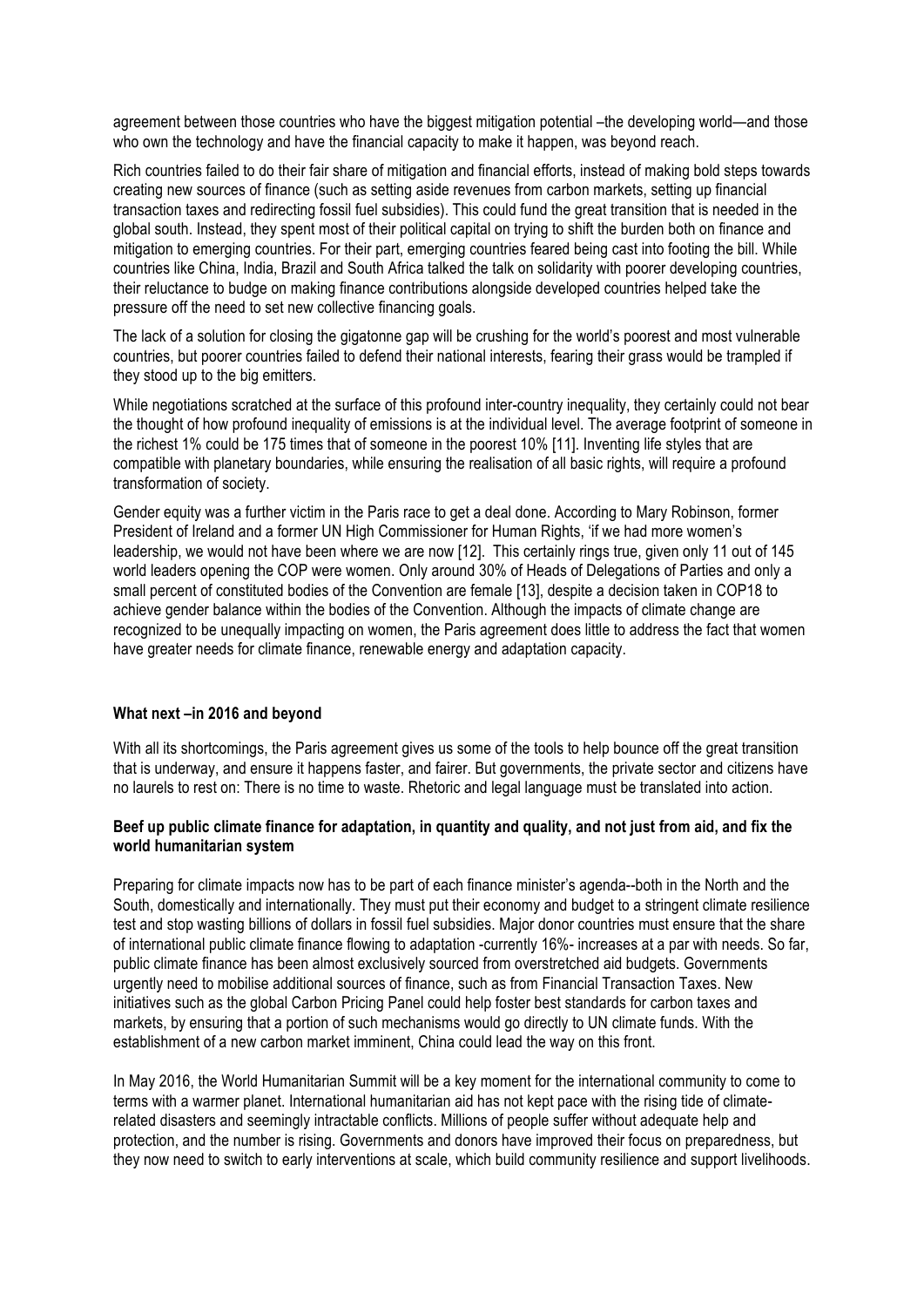This will have the double benefit of being more cost effective in the long-term. The supercharged El Nino, with 18 million people at likely to be at risk by early 2016, will be a moment of truth for adaptation in action.

### **Put all domestic policies to a Paris 1.5 Credibility Test**

All countries must urgently put their INDCs through a Paris credibility test to see whether they have put enough on the table to meet the ambition of keeping warming to 1.5°C. For the EU, this means that the upcoming revision of the EU's Emission Trading System should be re-calibrated in light of the 1.5°C goal, ensuring that the current INDC of 'at least 40% by 2030' is revised upwards.

For the US, this means as a start following through on existing commitments under the Clean Air Act and eliminating fossil fuel subsidies, public investments in dirty fossils, and drilling on public lands.

Australia's planned review of the country's climate policies in 2017 must result in a substantial increase in its 2025/30 emissions targets. It must plan to shift rapidly from coal towards renewables, and to provide far greater support to climate action in developing countries.

This also means pushing for sectors not covered by the Paris agreement to become part of the solution, such as shipping and aviation. The respective governing bodies International Maritime Organisation and International Civil Aviation Organisation now must come forward with immediate proposals for emissions reductions that withstand the Paris 1.5°C credibility test.

**Carbon pricing** – a growing area of interest for many governments - must become a reality in a way that delivers real emissions cuts, benefits the people most impacted, and doesn't provide a licence to pollute. The international community should build on the momentum delivered by efforts from the World Bank and IMF to work towards a common approach on fair carbon pricing, whether these are taxes or markets, and ensure that a share of the revenues benefit the most impacted people. Climate change, and in particular its risk element, also needs to be integrated in a more systematic way in investment decisions, companies reporting, rating agencies work and other macroeconomic forecast and models.

We need to see even **more leadership in the private sector**: Proposals were made at COP need to see these actioned and improved if they are to stand a 1.5°C credibility test. All companies should adopt science-based emissions reductions targets, reconsider how their existing pledges help us meet a 1.5°C goal, and adopt internal carbon pricing mechanisms. They must lobby governments for more ambitious policies at national level, chastise laggard CEOs and break away from trade associations that talk climate change but walk status quo. Equally important is for companies to face up to the reality of the scale of challenges of adaptation and resilience, especially in the sectors of energy, consumer goods sector, finance and insurance.

**Citizens must hold governments and the private sector accountable**: The climate movement has only been strengthened by Paris. We have had major wins in recent years across organizations, small and large, North and South, and have better understanding of what is required to build a just global transition towards a zero carbon and climate resilient planet. Civil society will have to multiply further in its mobilization and diversity, as politicians are lagging behind the real curve. This means using the Paris provisions to challenge domestic lack of action, possibly in court, and continue effective campaigning, both at grassroots level and to push big and powerful players.

### **Conclusion – What will the next milestone COP be remembered for?**

Paris is not the end of the fight for climate justice. Looking at the trends from COP15 in Copenhagen to COP21 in Paris, what will characterise the next milestone global climate conference?

We can imagine that the discussion on mitigation will be transformed. A clear long-term goal for 100% renewable energy may have been adopted a few years earlier, while all countries will be harvesting the fruits of plummeting renewable energy technology prices and proposing much more ambitious emissions cuts.